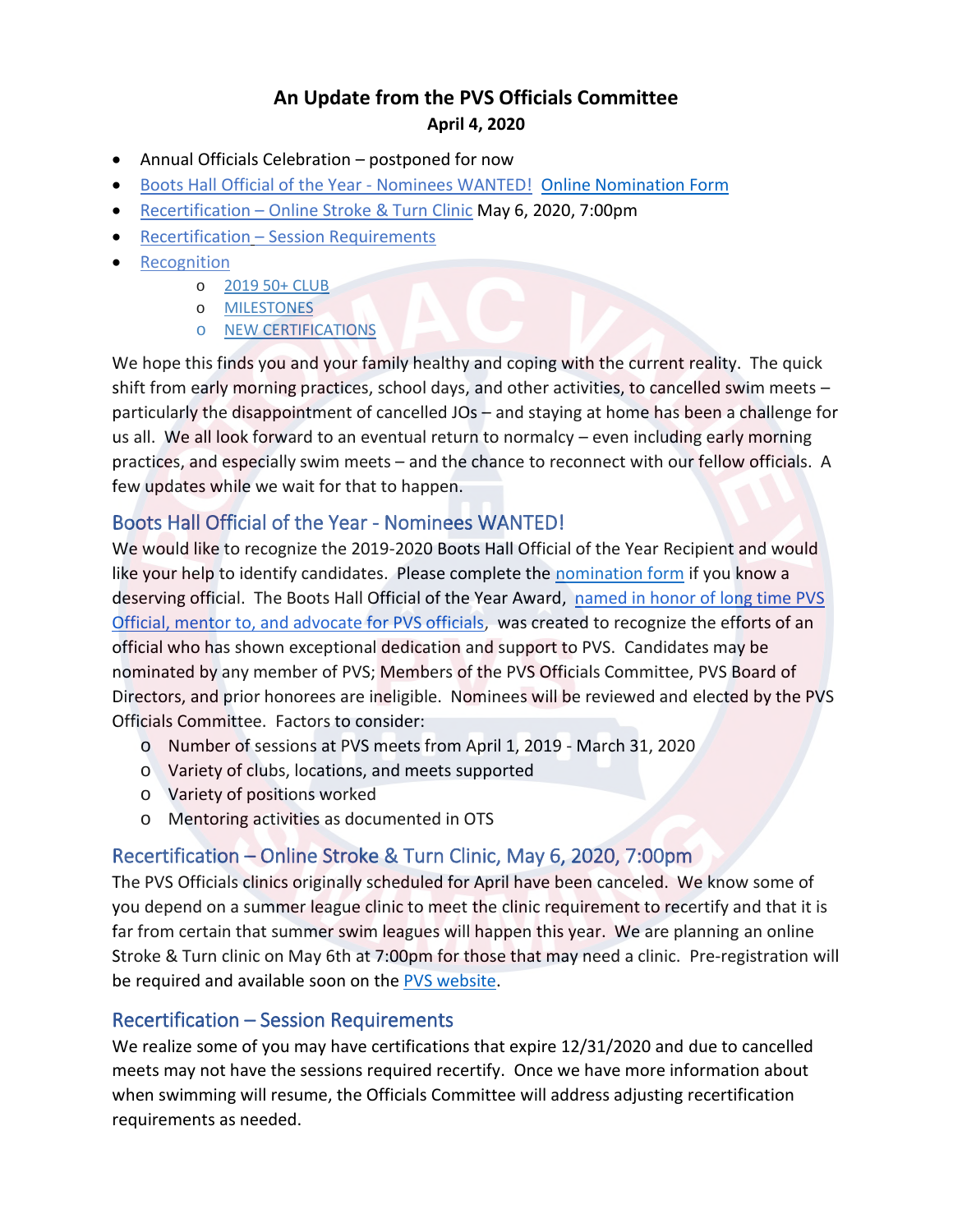### <span id="page-1-1"></span><span id="page-1-0"></span>Recognition

#### **2019 50+ CLUB**

#### PVS Officials with 50+ sessions at PVS meets in 2019

- Tom Allison (TIBU) Al Betts (NCAP) David Bixler (RMSC) Blair Cameron (AAC) Ellen Colket (MACH) Diana Cosman (PGPR) Nathan Dean (FISH) Rebecca Fayed (ASA) Jim Garner (RMSC) Tim Husson (UN)
- Courtney Johnston (MACH) Mitchell Jung (DCPR) Steve Kaiser (RMSC) Tony Knick (NCAP) John Kost (PM) Carolyn Kotarski (YORK) Erika Livingston (DCPR) Karyn McCannon (NCAP) Tukkie McMillan (SNOW) Rich McMillen (NCAP)

Jack Neill (UN) Kelly Opipari (ASA) Eric Ramey (SNOW) Kelly Rowell (UN) Barbara Ship (RMSC) Roy Soller (OCCS) Sean Trench (MACH) Jan van Nimwegen (SNOW) Scott Witkin (RMSC) Jorge Zamora (OCCS)

### **MILESTONES**

#### <span id="page-1-2"></span>**20 Years of Service to PVS**

### **5 Years of Service to PVS**

|                                   | January:<br>April: | Pam Starke-Reed (MACH)<br>Drury Norris (NCAP) | January:  | Jayme Ferguson (DCPR)<br>Hawk Haukedahl (STJS)                                                                                                                               |
|-----------------------------------|--------------------|-----------------------------------------------|-----------|------------------------------------------------------------------------------------------------------------------------------------------------------------------------------|
| <b>15 Years of Service to PVS</b> |                    |                                               |           | Jeff Kim (MAKO)<br>Eric Kominiski (RIPS)                                                                                                                                     |
|                                   | January:           | Dan Young (OCCS)                              |           | Jonathan Perezous (SNOW)<br>Lisa Siri Siriamnuaypas (TOLL)                                                                                                                   |
| <b>10 Years of Service to PVS</b> |                    |                                               |           | Steve Strazza (MSSC)                                                                                                                                                         |
|                                   | January:           | Melinda Bolling (DCPR)<br>Peter Mott (DCPR)   | February: | Susan Buda (MSSC)<br>Mary Burrows (YORK)                                                                                                                                     |
|                                   | March:             | Winslow Woodland (DCPR)                       |           | <b>Blaire Cameron (AAC)</b>                                                                                                                                                  |
|                                   | April:             | Vi Luong (NCAP)                               |           | Norman Clark (DCPR)                                                                                                                                                          |
|                                   |                    | Mike Oehler (MSSC)                            |           | <b>Barbara Clifford (NCAP)</b><br>Jeff Grabman (AAC)<br>Bill Luebke (YORK)<br>Lorraine Mietlicki (YORK)<br>Dave Romack (PM)<br>Diane Van Deusen (NCAP)<br>Shawn Zhang (DRAG) |
|                                   |                    |                                               | March:    | <b>Bob Hribar (MACH)</b><br>Meg Luebke (YORK)<br>Chris Oliver (OCCS)<br>Cindy Stalcup (BWST)                                                                                 |
|                                   |                    |                                               | April:    | Andrew Ament (RMSC)<br>Otto Gerstl (NCAP)                                                                                                                                    |